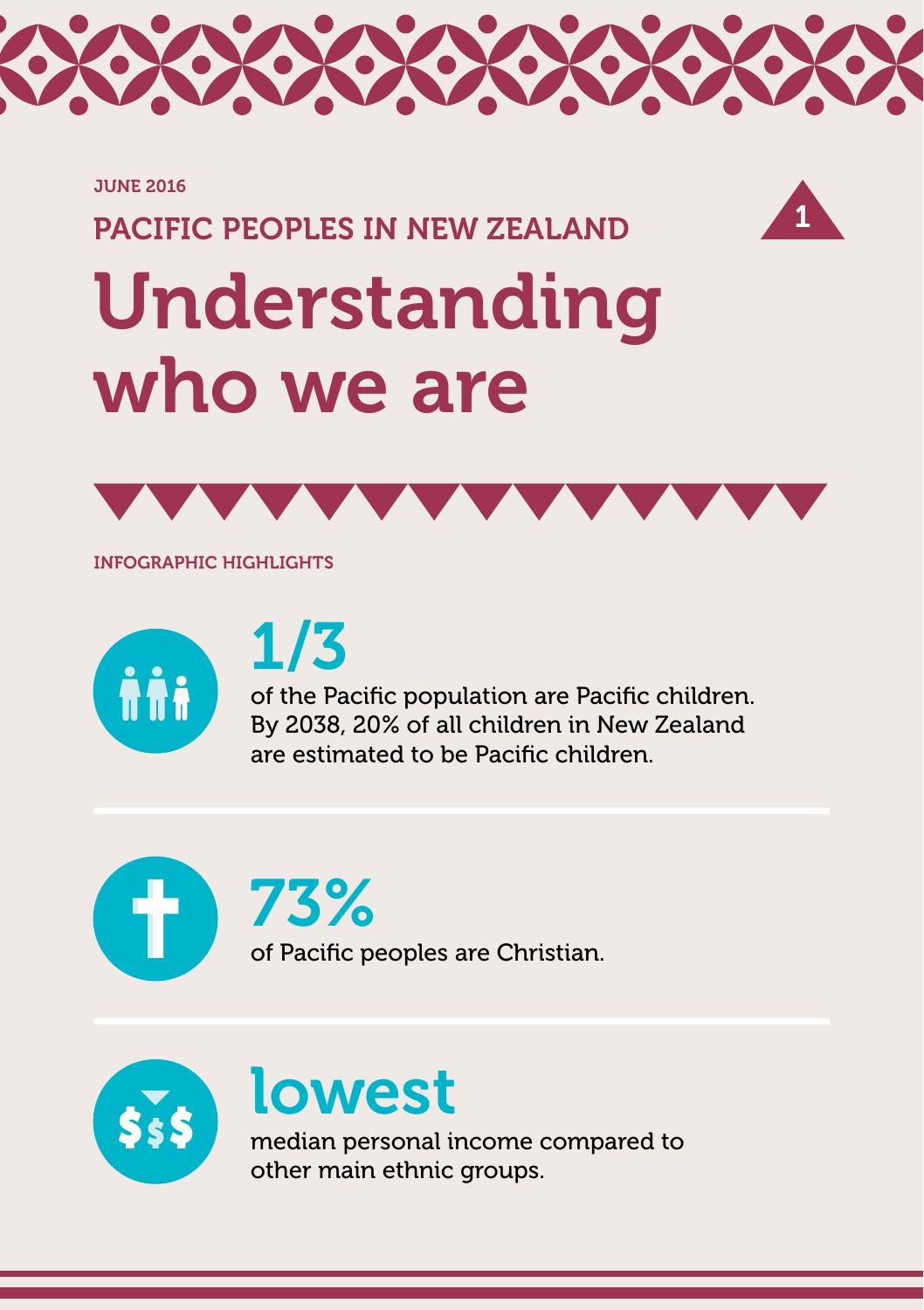# Pacific peoples' share of the New Zealand population

### POPUL ATION

The Pacific peoples' ethnic group is the 4th largest major ethnic group in New Zealand.

# 7.4%

of the New Zealand population identified with one or more Pacific ethnic groups in 2013.

## **ETHNICITY**

# There are distinct Pacific ethnic groups.

The eight largest Pacific ethnic groups in New Zealand are:



# 9%

of Pacific peoples identified with more than one Pacific ethnicity.

# 32%

of Pacific peoples also identified with ethnicities outside the Pacific group.

# AGE

The majority of Pacific peoples in New Zealand are aged under 25 years.



## POPUL ATION GROWTH

The rate of growth for the Pacific population has slowed.



## LOCATION

Most Pacific peoples live in Auckland.



### RELIGION

More Pacific peoples are Christian.

# 7 out of 10

Pacific peoples are affiliated with one or more Christian religions.

### LANGUAGE

Fluent Pacific language speakers are decreasing.

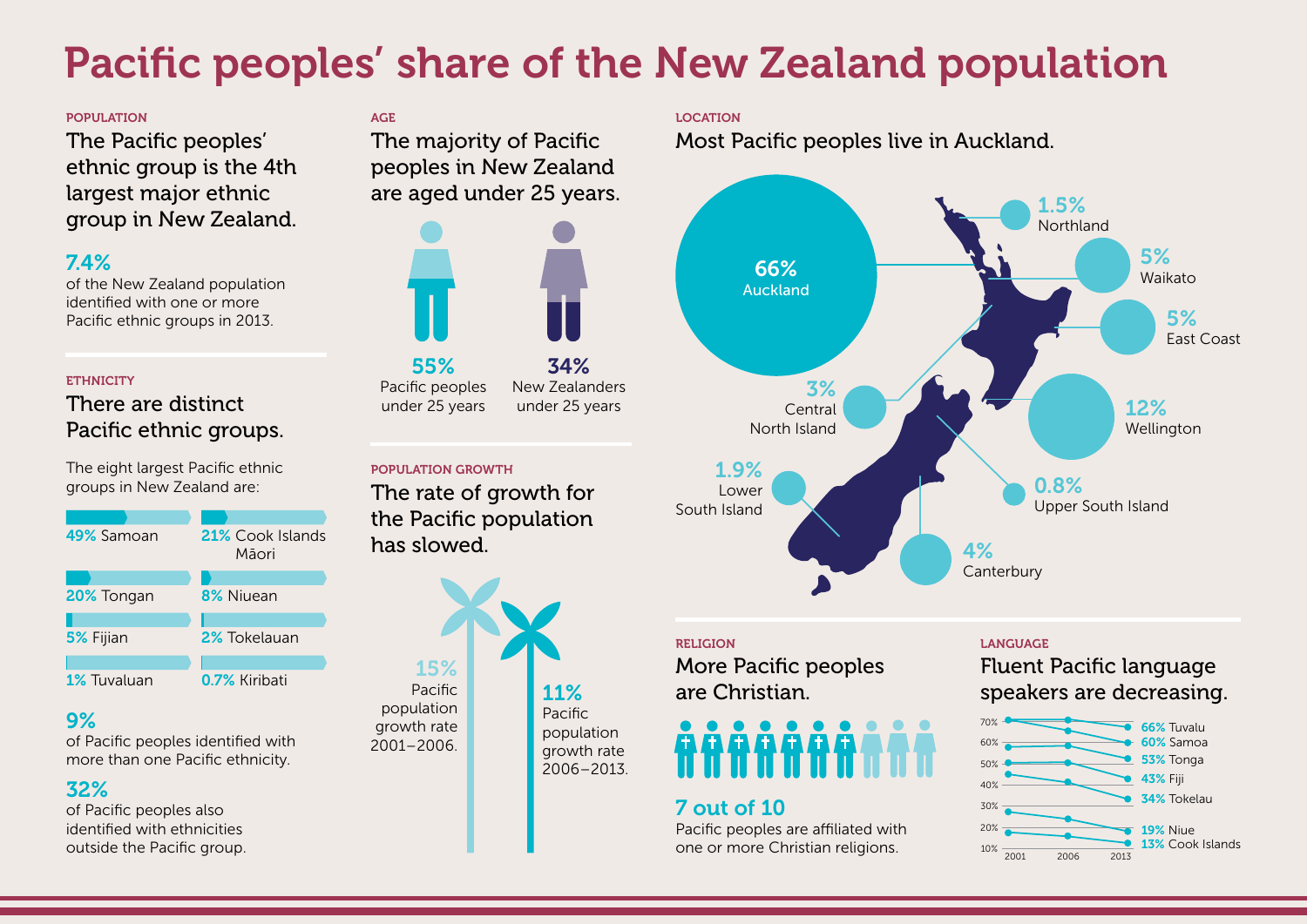#### HOUSEHOLD CROWDING

Household crowding leads to hospital admissions.



One quarter of Pacific adults are smokers.

### 45%

of Pacific children (0–16 years) are exposed to household crowding.



91% Pacific children in Early Childhood Education, 2015.

# 17% of Māori children are exposed to household crowding.

Pacific adults are classified as obese, with almost one in three obese children.

### 25% of Pacific adults are smokers.

**SMOKING** 



New Zealand adults are obese, with just over one in ten obese children.





### UNEMPLOYMENT

Pacific peoples' unemployment rate is dropping.

#### COMPLETION OF QUALIFICATION

Pacific NCEA Level 2 qualification completion continues to increase at a faster rate.

#### EARLY CHILDHOOD EDUCATION

Pacific learners participating in Early Childhood Education has increased.



# Pacific peoples' share of the New Zealand population

Proportion of learners leaving school with NCEA Level 2 or above between 2009 and 2014.